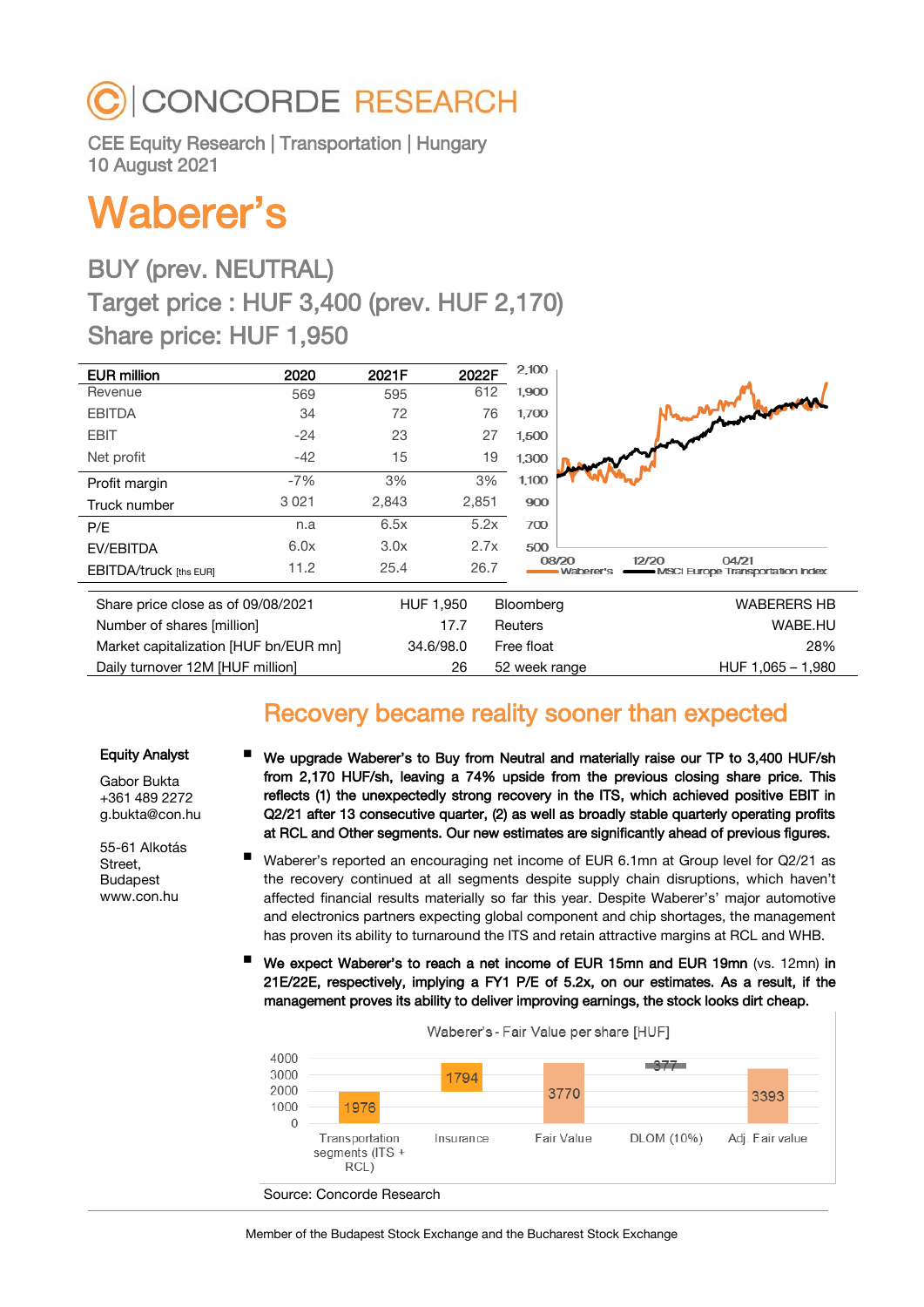#### CHANGES IN THE INVESTMENT CASE

- Earnings revision in short. After H1/21 results, we made some positive, but meaningful adjustments to our estimates for the ongoing year, with 22E and 23E group results having been slightly changed. Our more optimistic stance is driven by the better operational performance of the ITS segment, which reached EBIT-positive levels much sooner-thanexpected. (Please see charts on Page 3.) Taking into consideration the steep recovery of the ITS, as well as stable RCL and Insurance arms of the Group, we expect an EPS of HUF 299 and HUF 374 for 21E and 22E, which translates into a FY0/FY1 P/E of 6.5x/5.2x, respectively. As a result, we upgrade Waberer's to BUY from Neutral and raise our TP to 3,400 HUF from HUF 2,170 a share, which leaves c.74% upside from the previous closing share price. We do believe that Waberer's is undervalued after the restructuring and the stock's valuation looks attractive again despite industry-wide challenges.
- Recovery continued. We left estimates for the large EBIT contributor RCL and Other segments (Insurance or WHB) broadly unchanged, but significantly improved our 2021 net income estimate for ITS to EUR -5mn from EUR -11mn. ITS achieved an EBIT of EUR 0.7mn in Q2/21, which was the first positive quarterly EBIT since Q4/17. As a result, H1/21 EBIT surprised to the upside with a total of EUR -1.2mn. Given the recent trend in the largest business unit in revenue terms, we are confident that Waberer's' International segment will reach narrower than previously expected losses for the rest of the year. Having said that, we conservatively leave some buffer, resulting in an EBIT loss estimate for H2/21 of EUR -1.1mn as (1) we continue to see elevated risks predominantly due to chip shortages, which could pose significant challenges to the automotive and electronics industries, resulting in lower transportation volumes. (2) Moreover, we also stress that August and December are seasonally weak months for the transportation sector as production halts at major facilities due to mandatory maintenance works or holiday season.
- ITS is well on track. We pointed out in our initial coverage research that ITS, especially the Hungary-based operations, was a loss-making, value-destroying business line of the Company. However, 2021 looks to become the turning point, sooner than we expected. The new trade lane model, which was successfully introduced in H2 last year, has visibly created significant efficiency gains, led to improving margins, smaller losses. Despite current external challenges and risks, the management is in a comfortable situation as cash burn has significantly slowed down at the segment over the last couple of months. In addition, RCL and Insurance businesses continue to bring stable profits. Today, Waberer's focuses on providing value accretive, higher margin solutions to blue chip customers, who require special services in both Western European and regional markets.
- Business development. During Monday's conf. call, the management gave a status update on business development for future growth. Group CEO and CFO emphasized that Waberer's is looking for high-margin services instead of price based competition, while paying attention to decreasing carbon footprint and optimizing operational costs. As part of the strategy, the Company intends to develop a 50k sq m own warehouse during 2022 and 2023, which is expected to provide significantly lower operational cost base compared to currently rented sites. Besides that, the management envisaged regional growth as well. CFO hinted their view that Waberer's is in a good position to act as a regional integrator in the CEE and SEE regional logistics market in mid-term. They have launched the market screening process and seen significant LT growth opportunities.
- Financial stress may relax. We earlier raised concerns over indebtedness and covenants, but the Group remained financially stable despite the pandemic thanks to debt moratoria. Thanks to the improved cash generation, net leverage ratio fell to 1.7x as at the  $30<sup>th</sup>$  of June, and we expect the figure to drop to 1.6x by year-end. In addition, the Board has begun the process to take advantage of the popular financing tool of Hun. Cen Bank (MNB). Scope assigned a B+/stable rating in June 2021, which made it possible for the Co. to apply for MNB's BGS program. If a bond issuance took place, the Co. would get rid of strict covenants, in our view.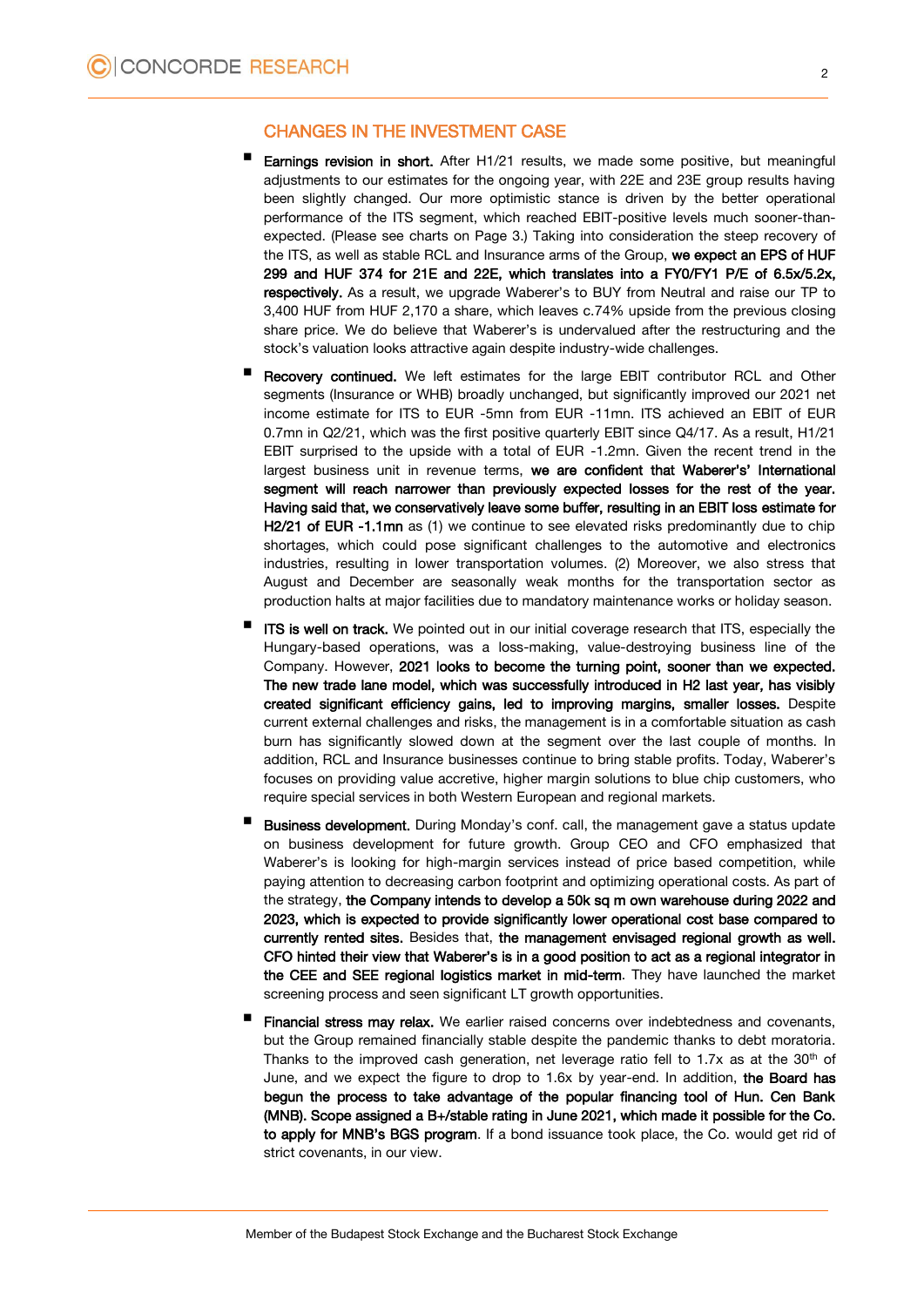### ITS HAS VISIBLY RECOVERED

 International Transportation Segment, especially the Hungary-based operations, was a loss-making, value-destroying business line of the Company. However, 2021 may ultimately become the long-awaited turning point, much sooner than we expected. The new trade lane model, which was successfully introduced in H2 last year, has visibly created significant efficiency gains. The management has done its homework, enforced price hikes at its major customers to place Waberer's operations on a profitable basis. In addition to higher revenues, significant indirect cost (OPEX) reduction has been carried out, which is expected to result in around 25% lower OPEX in 2021 vs. 2019 levels. As a result, operating close to EBIT-neutral levels looks sustainable, in our view, which is also underpinned by the fact that the steep rise in oil prices hasn't affected ITS margins negatively during the last 12 months thanks to the so-called "fuel clause" system.



Source: Waberer's, Concorde Research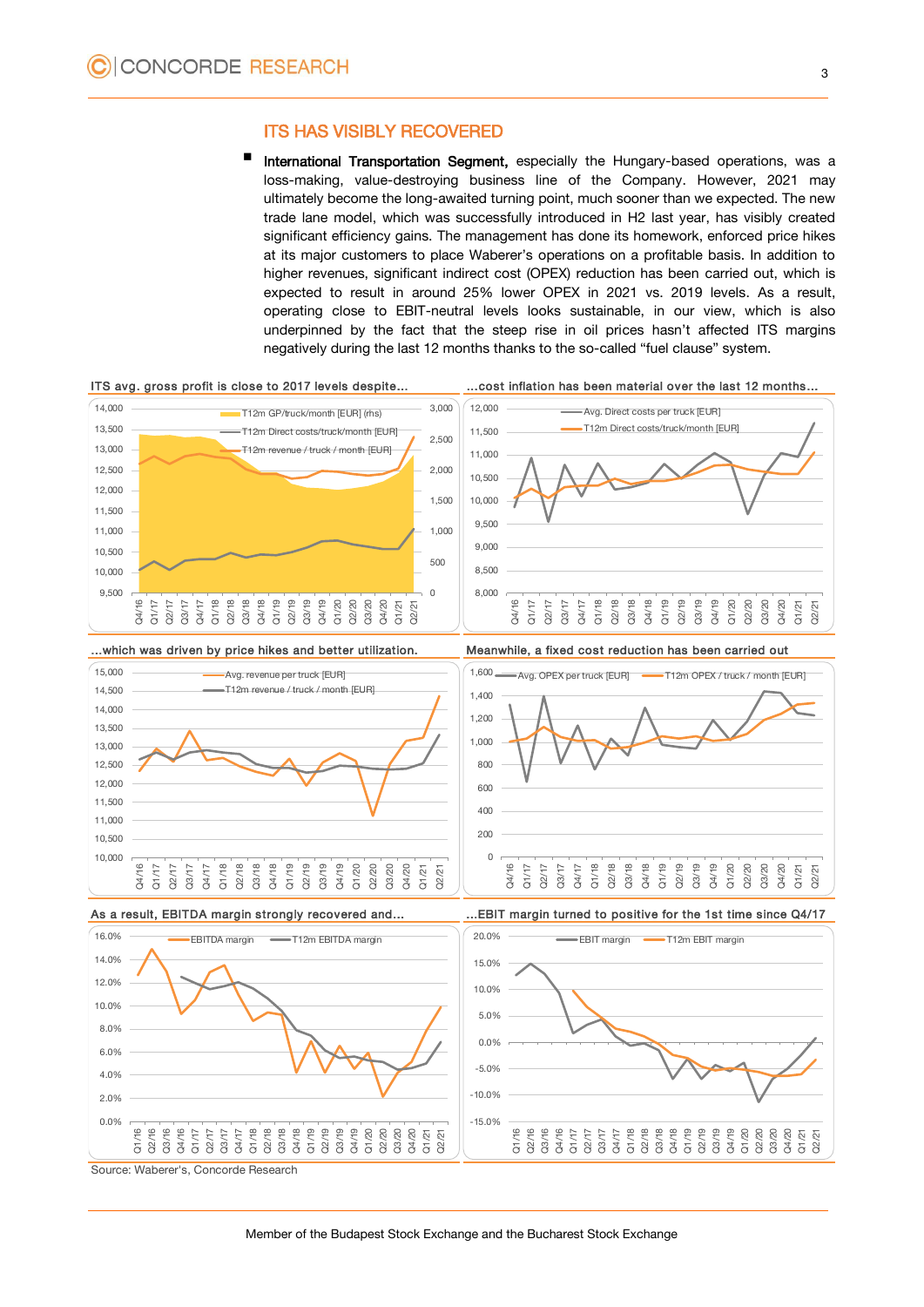We illustrate on some charts above that ITS has strongly recovered over the last couple of quarters. This was largely driven by price hikes and increasing utilization of the fleet. As a result of H1/21 operational performance, the management has irrefutably proven that the introduction of the new trade lane model in 2020 was a successful step toward higher profitability. The Management expects today's margins are sustainable, while envisaging gradually improving performance. Due to seasonality, we however expect an EBIT loss of EUR 1.1mn for the second half of 2021, but continue to expect growing margins on an annual basis going forward.

#### EV ESTIMATE FOR THE SEGMENTS

- We raise our DCF-based target Equity Value estimate for the Transportation segments from 1,061 HUF/sh to 1,976 HUF/sh. In line with our arguments, we expect materially better results at the International segment of Waberer's. The difference between the old and new EV estimate reflects the improving operational results at both ITS and RCL, which are now expected to come ahead of our previous estimates.
- We also raise our target Equity Value for the Other Segment, which includes the exceptionally profitable Insurance unit, to HUF 1,794 HUF/sh (vs. our previous est. of 1,353 HUF/sh) due to solid H1/21 earnings. Our multiple-based TP is based on peer group's FY1 P/E of 9.2x and 2022E EPS of HUF 195.
- We continue to apply a 10% liquidity discount for equity valuation because of very low daily stock trading volumes.

| 4000<br>3000 |                                          | 1794      |            |            |                 |
|--------------|------------------------------------------|-----------|------------|------------|-----------------|
| 2000<br>1000 | 1976                                     |           | 3770       |            | 3393            |
| 0            | Transportation<br>segments (ITS +<br>RCL | Insurance | Fair Value | DLOM (10%) | Adj. Fair value |

Waberer's - Fair Value per share [HUF]

Source: Concorde estimate

### Risks

- **Market risks -** changing macroeconomic environment or sector-specific conditions have significant influence on the financial performance
- Execution risk the Company goes through a substantial transformation
- Regulatory risk the Company is exposed to the changes in the regulatory environment where it operates in Europe
- Financial risk the Company has to comply with strict covenants as well as is exposed to FX translation risk
- Insurance-specific risk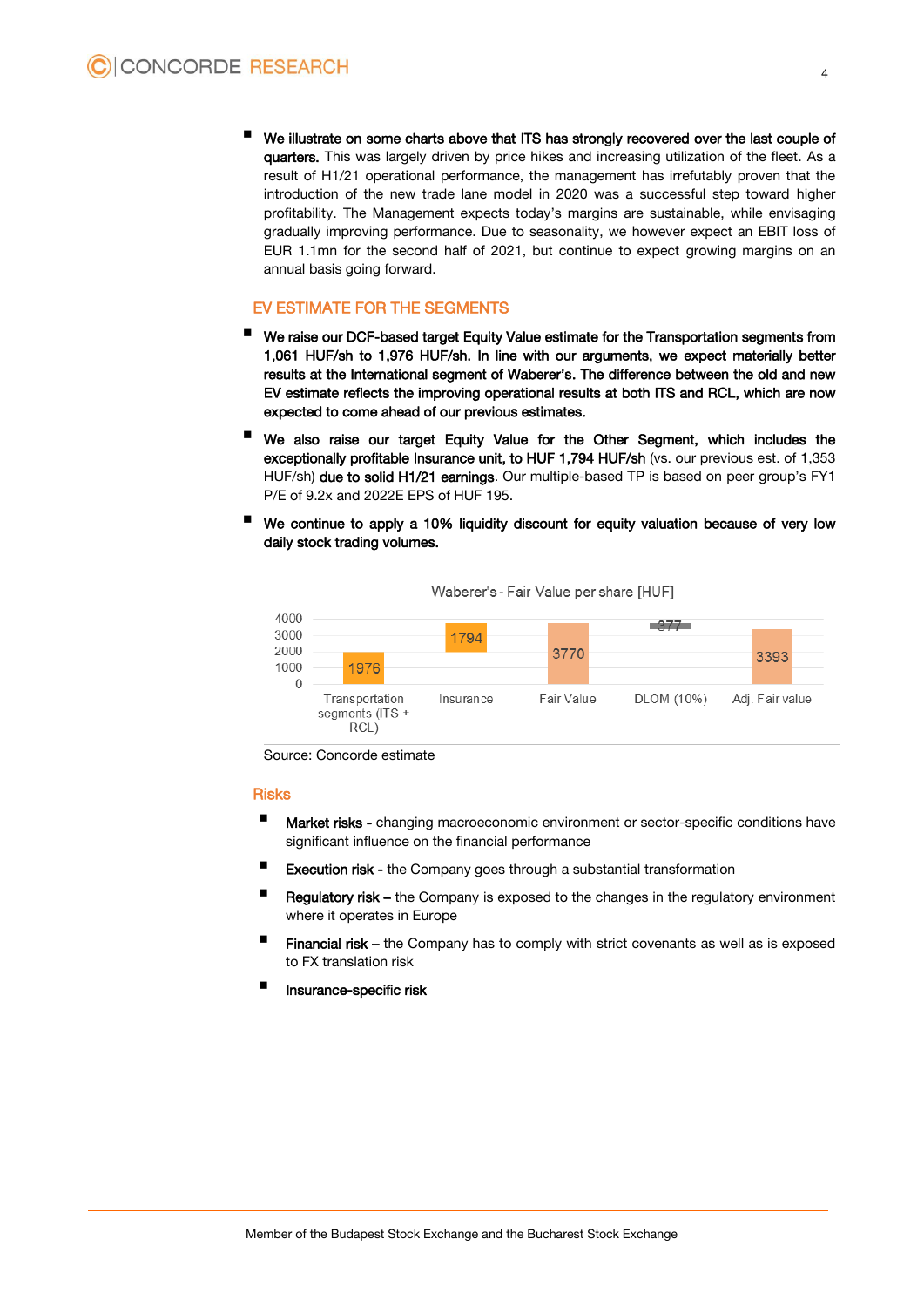### WABERER'S IN CHARTS





















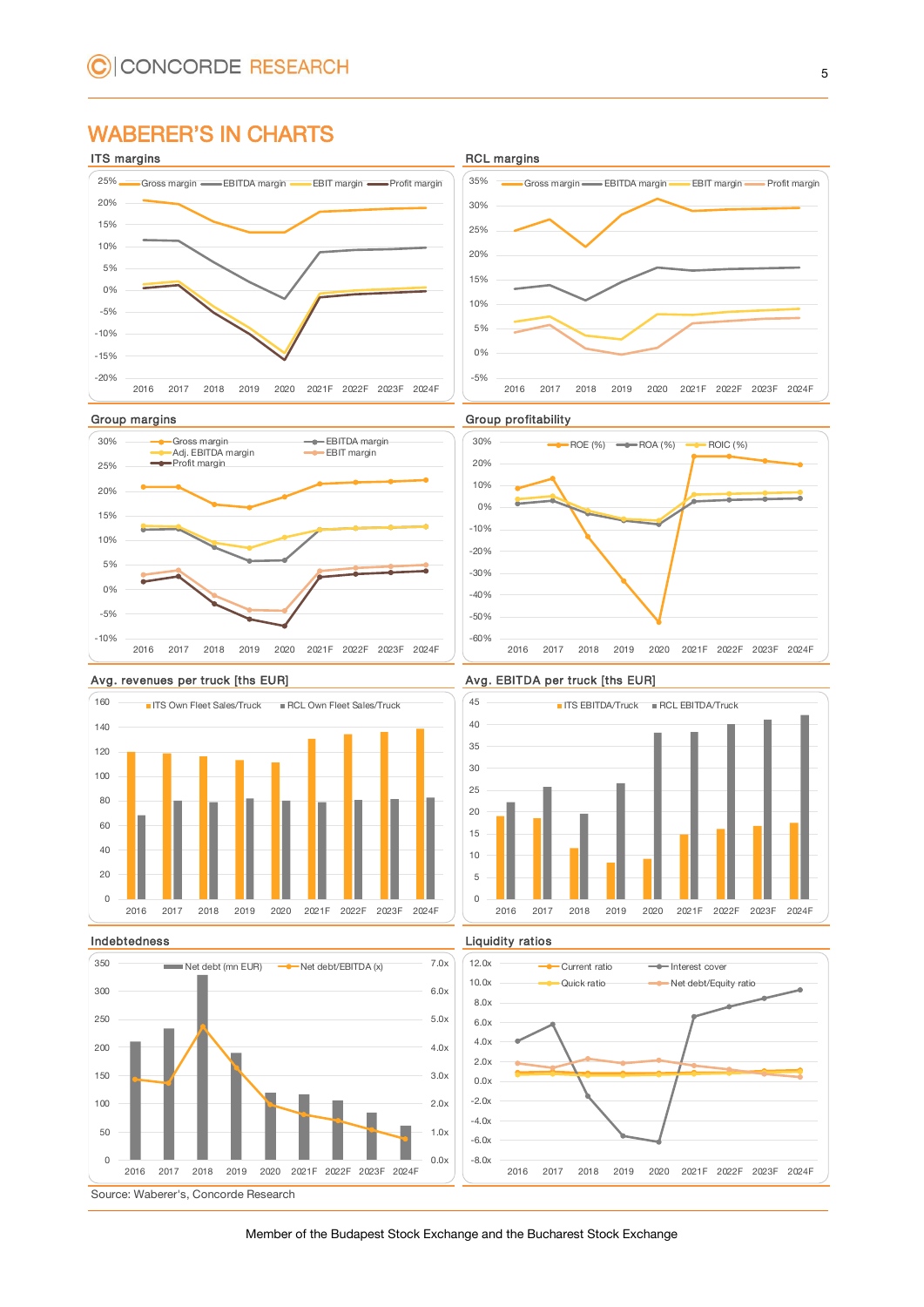## APPENDIX

### PROFIT AND LOSS [EUR MILLION]

|                               | 2020   | 2021 old | <b>2021 new</b> | <b>2022 old</b> | <b>2022 new</b> | <b>2023 old</b> | <b>2023 new</b> |
|-------------------------------|--------|----------|-----------------|-----------------|-----------------|-----------------|-----------------|
| Revenue                       | 569    | 586      | 595             | 609             | 612             | 626             | 625             |
| <b>OPEX</b>                   | $-462$ | $-464$   | $-467$          | $-477$          | $-478$          | $-489$          | $-488$          |
| Gross profit                  | 107    | 122      | 128             | 133             | 133             | 138             | 137             |
| <b>EBITDA</b>                 | 34     | 61       | 72              | 70              | 76              | 74              | 79              |
| Non-recurring items           | 27     | 0        | 0               |                 | 0               | 0               | 0               |
| <b>Recurring EBITDA</b>       | 60     | 61       | 72              | 70              | 76              | 74              | 79              |
| Depreciation and amortization | $-58$  | $-50$    | $-49$           | $-50$           | $-50$           | $-50$           | $-50$           |
| <b>EBIT</b>                   | $-24$  | 11       | 23              | 20              | 27              | 24              | 29              |
| Net financial result          | $-13$  | $-3$     | $-3$            | $-4$            | $-4$            | $-4$            | $-3$            |
| <b>EBT</b>                    | $-37$  | 8        | 19              | 17              | 23              | 20              | 26              |
| Tax                           | $-4$   | $-4$     | $-4$            | $-4$            | $-4$            | $-5$            | $-5$            |
| Net Income                    | $-42$  | 4        | 15              | 12              | 19              | 16              | 21              |
| <b>Recurring Net Income</b>   | $-15$  | 4        | 15              | 12              | 19              | 16              | 21              |

### BALANCE SHEET [EUR MILLION]

|                                     | 2017 | 2018     | 2019     | 2020     | 2021F    | 2022F    | 2023F    |
|-------------------------------------|------|----------|----------|----------|----------|----------|----------|
| Property                            | 21   | 69       | 69       | 61       | 64       | 67       | 67       |
| Vehicles                            | 294  | 322      | 154      | 93       | 93       | 93       | 93       |
| Total property, plant and equipment | 324  | 399      | 228      | 158      | 161      | 164      | 164      |
| Intangible assets                   | 62   | 61       | 50       | 34       | 34       | 34       | 34       |
| <b>TOTAL NON-CURRENT ASSETS</b>     | 453  | 543      | 389      | 166      | 166      | 166      | 166      |
| Inventories                         | 4    | 4        | 4        | 3        | 3        | 3        | 3        |
| Trade receivables                   | 119  | 114      | 112      | 73       | 98       | 104      | 106      |
| Cash and cash equivalents           | 59   | 58       | 51       | 76       | 79       | 89       | 110      |
| TOTAL CURRENT ASSETS                | 229  | 231      | 217      | 175      | 203      | 220      | 243      |
| <b>TOTAL ASSETS</b>                 | 681  | 774      | 606      | 499      | 530      | 550      | 573      |
| Shareholder's equity                | 163  | 139      | 98       | 56       | 71       | 90       | 111      |
| Non-controlling interest            | 8    | $\Omega$ | $\Omega$ | $\Omega$ | $\Omega$ | $\Omega$ | $\Omega$ |
| TOTAL SHAREHOLDERS' EQUITY          | 175  | 145      | 104      | 56       | 71       | 90       | 112      |
| Long-term portion of leasing        | 207  | 261      | 129      | 102      | 102      | 102      | 102      |
| TOTAL LONG-TERM LIABILITIES         | 278  | 342      | 237      | 224      | 224      | 224      | 224      |
| Short-term loans and borrowings     | 5    | 18       | 49       | 32       | 32       | 32       | 32       |
| Short-term portion of leasing       | 81   | 106      | 65       | 62       | 62       | 62       | 62       |
| Trade payables                      | 114  | 133      | 118      | 82       | 98       | 99       | 101      |
| TOTAL CURRENT LIABILITIES           | 228  | 286      | 266      | 218      | 234      | 235      | 238      |
| TOTAL EQUITY AND LIABILITIES        | 681  | 774      | 606      | 499      | 530      | 550      | 573      |

#### CASH-FLOW STATEMENT [EUR MILLION]

| <b>Simplified Cash Flow</b> | 2017  | 2018  | 2019  | 2020  | 2021F          | 2022F | 2023F |
|-----------------------------|-------|-------|-------|-------|----------------|-------|-------|
| <b>EBIT</b>                 | 27    | -8    | $-29$ | $-24$ | 23             | 27    | 29    |
| D&A                         | 56    | 71    | 69    | 58    | 49             | 50    | 50    |
| Working cap                 | 9     | 23    | $-12$ |       | -9             | $-5$  | 0     |
| <b>Others</b>               | $-12$ | $-9$  | 19    | 41    | -8             | $-8$  | -8    |
| <b>Operating Cash-Flow</b>  | 80    | 77    | 47    | 75    | 55             | 63    | 71    |
| CAPEX (incl. Lease payment) | $-91$ | $-76$ | $-85$ | $-34$ | $-52$          | $-53$ | $-50$ |
| <b>Investing Cash-Flow</b>  | $-11$ |       | $-37$ | 41    | $\overline{2}$ | 11    | 21    |
| <b>Financing Cash-Flow</b>  | 39    | -2    | 31    | $-16$ | 0              | 0     | 0     |
| Changes in cash             | 32    | 59    | 58    | 51    | 76             | 79    | 89    |
| Cash and cash eq. at e-o-y  | 59    | 58    | 51    | 76    | 79             | 89    | 110   |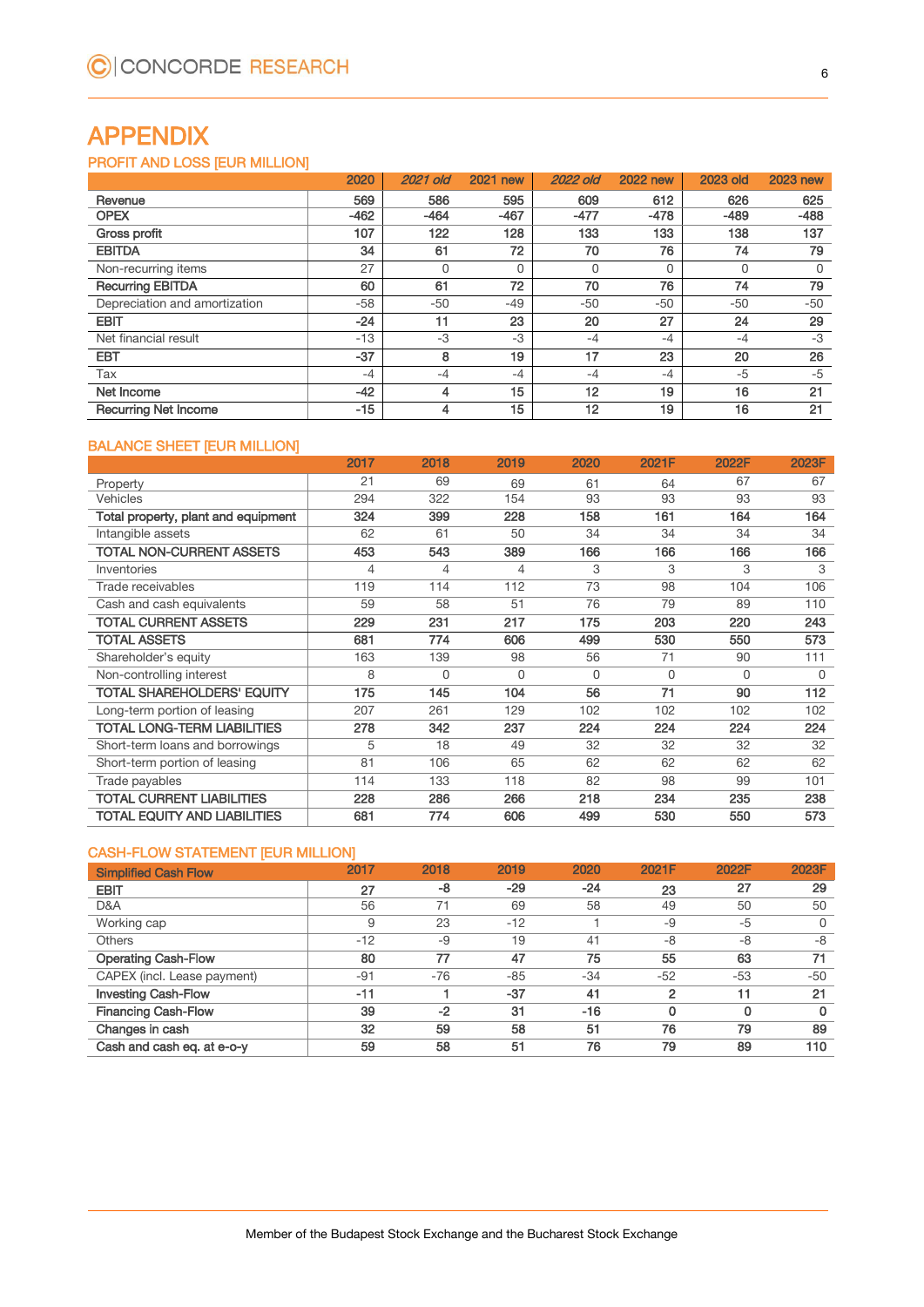# C CONCORDE RESEARCH

#### KPIS

|                                  | 2017  | 2018     | 2019    | 2020     | 2021F   | 2022F       | 2023F       |
|----------------------------------|-------|----------|---------|----------|---------|-------------|-------------|
| Price (HUF) (year-end)           | 4700  | 2 300    | 1 0 8 0 | 1700     | 1,950   | 1,950       | 1,950       |
| EURHUF (year-end)                | 309   | 319      | 330     | 363      | 353     | 353         | 353         |
| EPS (HUF)                        | 322   | $-377$   | $-780$  | $-858$   | 299     | 374         | 427         |
| EPS growth (%)                   | 99%   | $-217%$  | 107%    | 10%      | $-135%$ | 25%         | 14%         |
| EPS (EUR)                        | 1.0   | $-1.2$   | $-2.4$  | $-2.4$   | 0.8     | 1.1         | 1.2         |
| EPS growth (%)                   | 100%  | $-214%$  | 100%    | 0%       | $-136%$ | 25%         | 14%         |
| DPS (HUF)                        | 0.0   | 0.0      | 0.0     | 0.0      | 0.0     | 0.0         | 0.0         |
| DPS (EUR)                        | 0.0   | 0.0      | 0.0     | 0.0      | 0.0     | 0.0         | 0.0         |
| <b>BVPS (HUF)</b>                | 2923  | 2612     | 1931    | 1 1 5 2  | 1,420   | 1,794       | 2,222       |
| BVPS growth (%)                  | 56%   | $-11%$   | $-26%$  | $-40%$   | 23%     | 26%         | 24%         |
| <b>BVPS (EUR)</b>                | 9.5   | 8.2      | 5.9     | 3.2      | 4.0     | 5.1         | 6.3         |
| BVPS growth (%)                  | 57%   | $-13%$   | $-29%$  | $-46%$   | 27%     | 26%         | 24%         |
| <b>TBVPS (HUF)</b>               | 1833  | 1 508    | 1 0 0 6 | 449      | 736     | 1,110       | 1,538       |
| TBVPS growth (%)                 | 24%   | $-18%$   | $-33%$  | $-55%$   | 64%     | 51%         | 38%         |
| <b>TBVPS (EUR)</b>               | 5.9   | 4.7      | 3.0     | 1.2      | 2.1     | 3.1         | 4.4         |
| TBVPS growth (%)                 | 25%   | $-20%$   | $-36%$  | $-59%$   | 68%     | 51%         | 38%         |
| Total no. of shares (mln)        | 17.7  | 17.7     | 17.7    | 17.7     | 17.7    | 17.7        | 17.7        |
| Total no. of shares w/o Treasury | 17.4  | 17.4     | 17.5    | 17.5     | 17.5    | 17.5        | 17.5        |
| <b>Book Value</b>                | 167   | 145      | 104     | 56       | 71      | 90          | 111         |
| Tangible Book Value              | 105   | 84       | 54      | 22       | 37      | 56          | 77          |
| Market capitalization (EUR)      | 269   | 128      | 58      | 83       | 98      | 98          | 98          |
| -Cash & Equivalents              | $-59$ | $-58$    | $-51$   | $-76$    | $-79$   | $-89$       | $-110$      |
| +Minority                        | 8     | $\Omega$ | 0       | $\Omega$ | 0       | $\mathbf 0$ | $\mathbf 0$ |
| +Total debt                      | 293   | 387      | 242     | 195      | 195     | 195         | 195         |
| Enterprise value                 | 512   | 457      | 249     | 202      | 215     | 204         | 183         |
| <b>Invested Capital</b>          | 535   | 596      | 405     | 343      | 358     | 377         | 398         |

Source: Concorde's estimate

#### **BREAKDOWNS**

| <b>REVENUE BREAKDOWN</b>     | 2017 | 2018 | 2019 | 2020 | 2021F | 2022F | 2023F |
|------------------------------|------|------|------|------|-------|-------|-------|
| <b>ITS</b>                   | 74%  | 74%  | 69%  | 57%  | 57%   | 57%   | 57%   |
| <b>RCL</b>                   | 18%  | 18%  | 21%  | 30%  | 30%   | 30%   | 31%   |
| Insurance                    | 7%   | 8%   | 10%  | 13%  | 13%   | 12%   | 12%   |
| <b>EBITDA BREAKDOWN</b>      | 2017 | 2018 | 2019 | 2020 | 2021F | 2022F | 2023F |
| <b>ITS</b>                   | 72%  | 67%  | 48%  | 34%  | 42%   | 43%   | 43%   |
| <b>RCL</b>                   | 20%  | 23%  | 37%  | 50%  | 42%   | 42%   | 42%   |
| Profit margin                | 8%   | 10%  | 15%  | 16%  | 15%   | 14%   | 14%   |
| <b>EBIT BREAKDOWN</b>        | 2017 | 2018 | 2019 | 2020 | 2021F | 2022F | 2023F |
| <b>ITS</b>                   | 39%  | n.a  | n.a  | n.a  | n.a   | 1%    | 5%    |
| <b>RCL</b>                   | 35%  | n.a  | n.a  | n.a  | n.a   | 59%   | 57%   |
| Insurance                    | 25%  | n.a  | n.a  | n.a  | n.a   | 40%   | 38%   |
| <b>COST BREAKDOWN</b>        | 2017 | 2018 | 2019 | 2020 | 2021F | 2022F | 2023F |
| Direct wages                 | 16%  | 16%  | 17%  | 18%  | 19%   | 19%   | 19%   |
| Indirect wages               | 5%   | 5%   | 5%   | 6%   | 5%    | 5%    | 5%    |
| Fuel                         | 18%  | 18%  | 16%  | 12%  | 13%   | 13%   | 13%   |
| Toll & transit               | 17%  | 17%  | 16%  | 14%  | 15%   | 15%   | 15%   |
| Subcontractors & reinsurance | 22%  | 22%  | 17%  | 16%  | 21%   | 21%   | 21%   |
| Depreciation                 | 9%   | 9%   | 10%  | 10%  | 9%    | 8%    | 8%    |
| <b>Others</b>                | 12%  | 13%  | 19%  | 22%  | 19%   | 19%   | 19%   |

Source: Concorde's estimate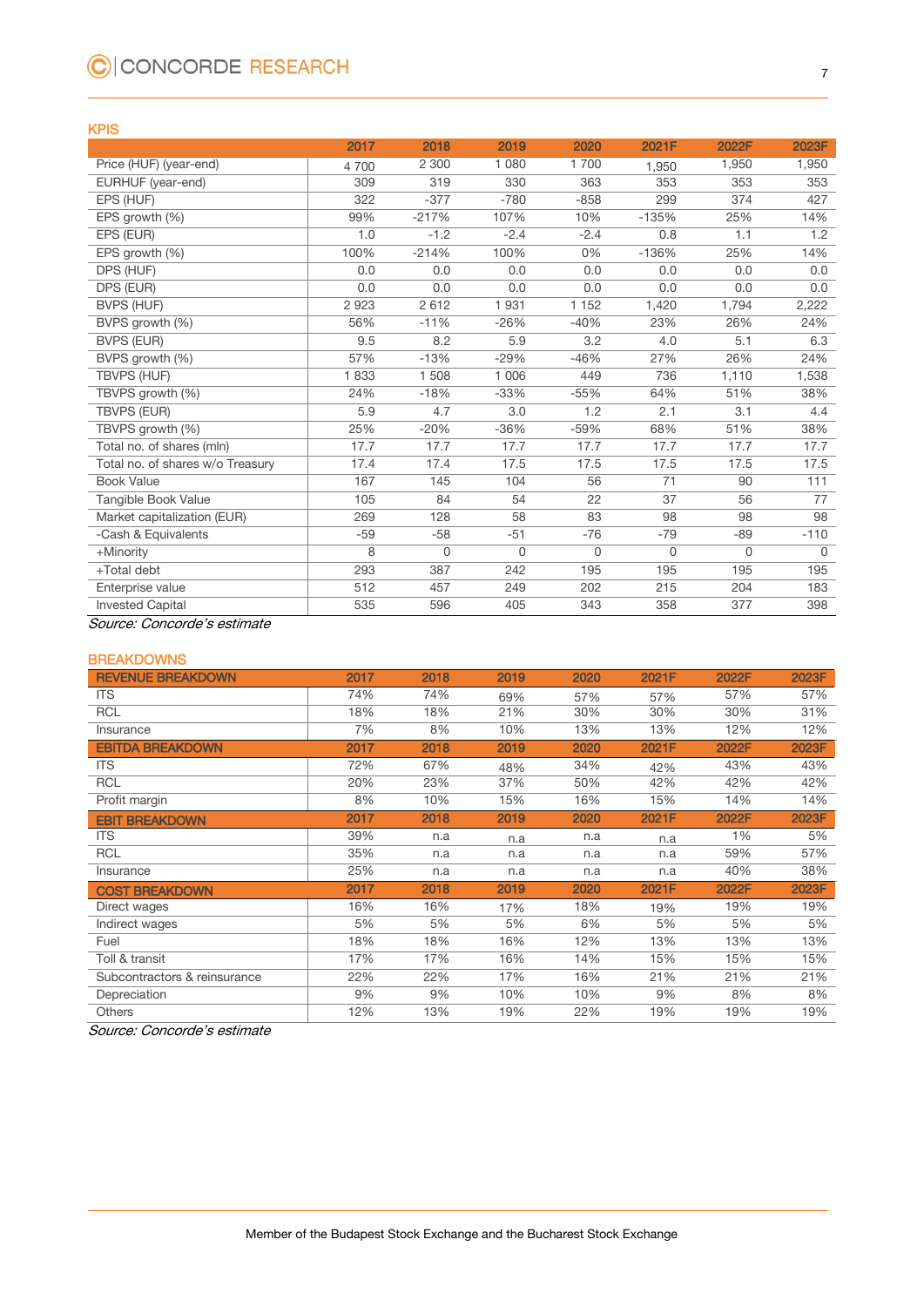#### MARGINS, MULTIPLES, RATIOS

| <b>GROUP</b> margins                     | 2017  | 2018            | 2019           | 2020    | 2021F        | 2022F             | 2023F          |
|------------------------------------------|-------|-----------------|----------------|---------|--------------|-------------------|----------------|
| Gross margin                             | 21%   | 17%             | 17%            | 19%     | 21%          | 22%               | 22%            |
| <b>EBITDA</b> margin                     | 12%   | 8%              | 6%             | 6%      | 12%          | 12%               | 13%            |
| Adj. EBITDA margin                       | 13%   | 9%              | 8%             | 11%     | 12%          | 12%               | 13%            |
| EBIT margin                              | 4%    | $-1%$           | $-4%$          | $-4%$   | 4%           | 4%                | 5%             |
| Profit margin                            | 3%    | $-3%$           | $-6%$          | $-7%$   | 3%           | 3%                | 3%             |
| <b>ITS margins</b>                       | 2017  | 2018            | 2019           | 2020    | 2021F        | 2022F             | 2023F          |
| Gross margin                             | 20%   | 16%             | 13%            | 13%     | 18%          | 18%               | 19%            |
| EBITDA margin                            | 11%   | 7%              | 2%             | $-2%$   | 9%           | 9%                | 10%            |
| Adj. EBITDA margin                       | 12%   | 8%              | 6%             | 6%      | 9%           | 9%                | 10%            |
| <b>EBIT</b> margin                       | 2%    | $-4%$           | $-9%$          | $-14%$  | $-1%$        | 0%                | 0%             |
| Profit margin                            | 1%    | $-5%$           | $-10%$         | $-16%$  | $-2%$        | $-1%$             | $-1%$          |
| <b>RCL margins</b>                       | 2017  | 2018            | 2019           | 2020    | 2021F        | 2022F             | 2023F          |
| Gross margin                             | 27%   | 22%             | 28%            | 31%     | 29%          | 29%               | 29%            |
| EBITDA margin                            | 14%   | 11%             | 14%            | 18%     | 17%          | 17%               | 17%            |
| EBIT margin                              | 8%    | 4%              | 3%             | 8%      | 8%           | 8%                | 9%             |
| Profit margin                            | 6%    | $1\%$           | 0%             | 1%      | 6%           | 7%                | 7%             |
|                                          | 2017  | 2018            | 2019           | 2020    | 2021F        | 2022F             | 2023F          |
| <b>Insurance margins</b><br>Gross margin | 14%   | 13%             | 15%            | 14%     | 17%          | 17%               | 17%            |
| EBITDA margin                            | 14%   | 11%             | 13%            | 13%     | 15%          | 14%               | 14%            |
| EBIT margin                              | 13%   | 11%             | 13%            | 13%     | 14%          | 14%               | 14%            |
| Profit margin                            | 10%   | 9%              | 11%            | 12%     | 13%          | 13%               | 13%            |
|                                          | 2017  | 2018            | 2019           | 2020    | 2021F        | 2022F             | 2022F          |
| <b>Multiples</b>                         | 14.6x |                 |                |         |              | $\overline{5.2x}$ | 4.6x           |
| P/E<br>P/BV                              | 1.6x  | n.a             | n.a            | n.a     | 6.5x         |                   | 0.9x           |
| P/TBV                                    |       | 0.9x            | 0.6x           | 1.5x    | 1.4x<br>2.7x | 1.1x              |                |
| EV/CF                                    | 2.6x  | 1.5x            | 1.1x           | 3.8x    |              | 1.8x              | 1.3x           |
|                                          | 1.1x  | 4.6x            | n.a            | 0.2x    | 4.3x         | 1.0x              | 0.4x           |
| EV/sales                                 | 0.8x  | 0.6x            | 0.4x           | 0.4x    | 0.4x         | 0.3x              | 0.3x           |
| EV/EBITDA                                | 6.2x  | 8.0x            | 6.2x           | 6.0x    | 3.0x         | 2.7x              | 2.3x           |
| Dividend yield (%)                       | 0%    | 0%              | 0%             | 0%      | 0%           | $0\%$             | 0%             |
| FCF yield (%)                            | 10%   | 4%              | $-57%$         | 50%     | 3%           | 11%               | 22%            |
| <b>Ratios</b>                            | 2017  | 2018            | 2019           | 2020    | 2021F        | 2022F             | 2023F          |
| Sales growth (%)                         | 18%   | 9%              | $-5%$          | $-18%$  | 4%           | 3%                | 2%             |
| ROE (%)                                  | 13%   | $-13%$          | $-34%$         | $-52%$  | 24%          | 23%               | 21%            |
| <b>ROA</b> (%)                           | 3%    | $-3%$           | $-6%$          | $-8%$   | 3%           | 3%                | 4%             |
| ROIC (%)                                 | 5%    | $-1%$           | $-5%$          | $-6%$   | 6%           | 6%                | 7%             |
| Net debt/EBITDA (x)                      | 2.7x  | 5.1x            | 3.3x           | 2.0x    | 1.6x         | 1.4x              | 1.1x           |
| Net debt (mn EUR)                        | 234   | 327             | 191            | 119     | 117          | 106               | 85             |
| CAPEX/Depreciation (x)                   | 1.2x  | 1.3x            | 1.5x           | 0.6x    | 1.1x         | 1.1x              | 1.0x           |
| Depreciation/Sales (%)                   | 8%    | 9%              | 10%            | 10%     | 8%           | 8%                | 8%             |
| <b>Liquidity</b>                         | 2017  | 2018            | 2019           | 2020    | 2021F        | 2022F             | 2023F          |
| Current ratio                            | 1.0x  | 0.8x            | 0.8x           | 0.8x    | 0.9x         | 0.9x              | 1.0x           |
| Interest cover                           | 5.8x  | $-1.9x$         | $-5.5x$        | $-6.1x$ | 6.5x         | 7.6x              | 8.4x           |
| Quick ratio                              | 0.8x  | 0.6x            | 0.6x           | 0.7x    | 0.8x         | 0.8x              | 0.9x           |
| Net debt/Equity ratio                    | 1.3x  | 2.3x            | 1.8x           | 2.1x    | 1.6x         | 1.2x              | 0.8x           |
| <b>Working Cap turnover days</b>         | 2017  | 2018            | 2019           | 2020    | 2021F        | 2022F             | 2023F          |
| Inventories                              | 2     | $\overline{2}$  | $\overline{2}$ | 2       | 2            | 2                 | $\overline{2}$ |
| Receivables                              | 65    | $\overline{57}$ | 59             | 47      | 60           | 62                | 62             |
| Payables                                 | 71    | 72              | 66             | 56      | 60           | 59                | 59             |
| Avg. returns [in EUR ths]                | 2017  | 2018            | 2019           | 2020    | 2021F        | 2022F             | 2022F          |
| <b>ITS EBITDA/Truck</b>                  | 19    | 12              | 8              | 9       | 15           | 16                | 17             |
| <b>RCL EBITDA/Truck</b>                  | 26    | 20              | 27             | 38      | 38           | 40                | 41             |
| ITS Own Fleet Sales/Truck                | 118   | 116             | 113            | 111     | 130          | 134               | 136            |
| <b>RCL Own Fleet Sales/Truck</b>         | 80    | 79              | 82             | 80      | 79           | 81                | 82             |

Source: Concorde's estimate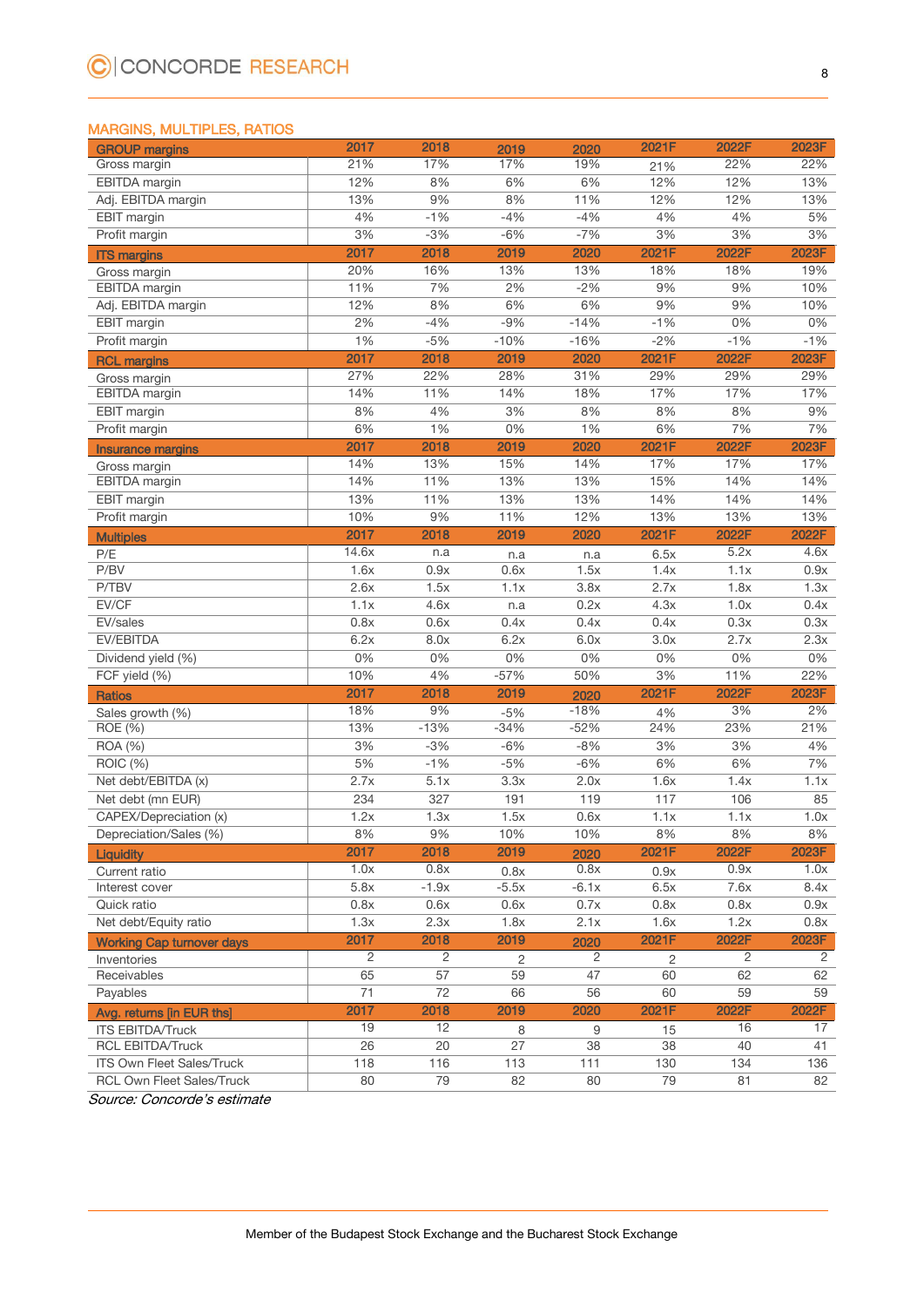Concorde Securities Ltd. does and seeks to do business with companies covered in its research reports. As a result, investors should be aware that the firm may have a conflict of interests that could affect the objectivity of this report. Investors should consider this report as only a single factor in making their investment decision. For analysts' certification and other important disclosures, please refer to the "Disclaimer" section at the end of this report.

### DISCLAIMER I.

This research report has been prepared by Concorde Securities Ltd., a full-service Hungarian investment banking, investment management and brokerage firm. Concorde Securities Ltd. is under the supervision of the National Bank of Hungary in its capacity as financial supervisory authority.

Concorde Securities Ltd. is registered in Hungary and does not have any subsidiaries, branches or offices outside of Hungary. Therefore we are not allowed to provide direct investment banking services to US investors and restrictions may apply to our potential investment banking services according to your country's jurisdiction.

Our salespeople, traders and other professionals may provide oral or written market commentary or trading strategies to our clients that reflect opinions that are their own and may be contrary to the opinions expressed in our research products, and our proprietary trading and investing businesses may make investment decisions that are inconsistent with the recommendations expressed by our analysts or traders.

Our research, sales and trading professionals are paid based on the profitability of the respective divisions of Concorde Securities Ltd., which from time-to-time may include revenues from the firm's capital market activity. Concorde Securities Ltd. does not prohibit analysts, salespeople and traders from maintaining a financial interest in the securities or futures of any companies that they cover or trade on their clients' behalf in strict compliance with the Hungarian Capital Markets Act.

#### ANALYSTS CERTIFICATION

The research analysts undersigned and responsible for the preparation of this report hereby certify that (i) the views expressed in this research report accurately reflect their personal views about any and all of the securities or issuers referred to in this research report; (ii) no part of the analysts' compensation was, is or will be directly or indirectly related to the specific recommendation or views expressed in this report and (iii) no part of their compensation is tied to any specific investment transactions performed by Concorde Securities Ltd.

Name and job title of individuals involved in the production of this report are disclosed at the end of this report.

Concorde Securities Ltd. is a leading manager and underwriter of Hungarian equity offerings. We have investment banking and other business relations with a substantial percentage of the companies traded on the Budapest Stock Exchange and covered by our research department. Concorde Securities Ltd, its directors and employees may have a position in these securities, which may change at any time.

Concorde Securities Ltd. acted as Lead Manager of the private and public share placement of the shares of FHB in 2003, Masterplast in 2012 and Duna House in 2016. Concorde Securities Ltd. acted as the Co-lead Manager of Gedeon Richter's exchangeable bond issue in September 2004. Concorde Securities Ltd. has provided financial advice to Magyar Telekom.

| Rating                 | <b>Trigger</b>                                                                                                                                           |
|------------------------|----------------------------------------------------------------------------------------------------------------------------------------------------------|
| Buy                    | Total return is expected to exceed 20% in the next 12 months                                                                                             |
| Accumulate             | Total return is expected to be in the range of 10-20%                                                                                                    |
| Neutral                | Total return is expected to be in the range of 10%-(-10%)                                                                                                |
| Reduce                 | Total return is expected to be in the range of -10-(-20%)                                                                                                |
| Sell                   | Total return is expected to be lower than -20%                                                                                                           |
| <b>Under Revision</b>  | The stock is put Under Revision if the covering analyst considers new information<br>may change the valuation materially and if this may take more time. |
| Coverage in transition | Coverage in transition rating is assigned to a stock if there is a change in analyst.                                                                    |

#### EXPLANATION OF RATINGS AND METHODOLOGY